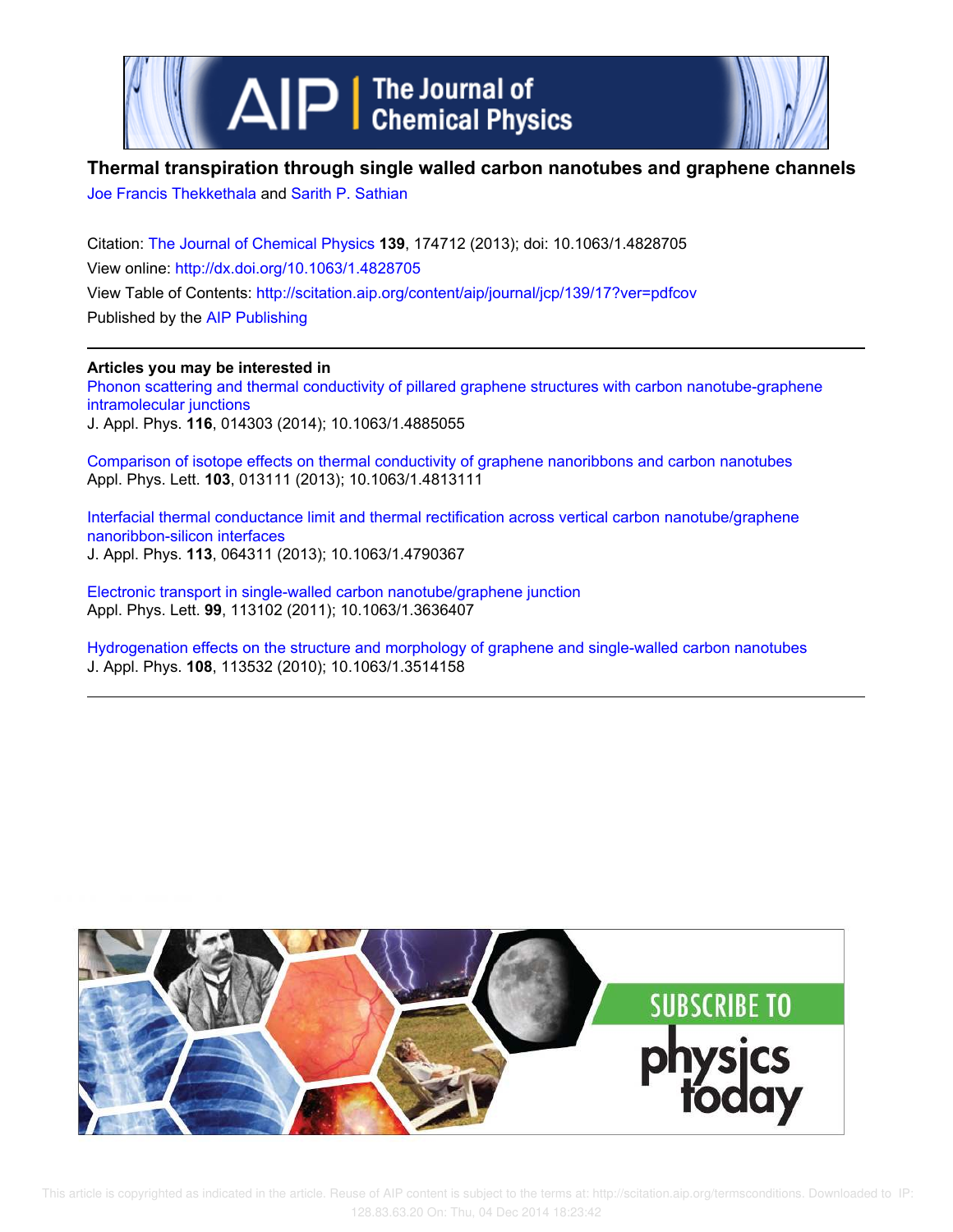

## **Thermal transpiration through single walled carbon nanotubes and graphene channels**

Joe Francis Thekkethala and Sarith P. Sathian<sup>a)</sup>

*Computational Nanotechnology Laboratory, School of Nano Science and Technology, National Institute of Technology Calicut, Kozhikode, Kerala - 673601, India*

(Received 11 July 2013; accepted 14 October 2013; published online 7 November 2013)

Thermal transpiration through carbon nanotubes (CNTs) and graphene channels is studied using molecular dynamics (MD) simulations. The system consists of two reservoirs connected by a CNT. It is observed that a flow is developed inside the CNT from the low temperature reservoir to the high temperature reservoir when the two reservoirs are maintained at different temperatures. The influence of channel size and temperature gradient on the mean velocity is analysed by varying the CNT diameter and the temperature of one of the reservoirs. Larger flow rate is observed in the smaller diameter CNTs showing an increase in the mean velocity with increase in the temperature gradient. For the flow developed inside the CNTs, slip boundaries occur and the slip length is calculated using the velocity profile. We examine the effect of fluid-wall interaction strength ( $\varepsilon_{fw}$ ), diffusivity (D), and viscosity of the fluid  $(\mu)$  on the temperature induced fluid transport through the CNTs. Similar investigations are also carried out by replacing the CNT with a graphene channel. Results show that the mean velocity of the fluid atoms in the graphene channel is lower than that through the CNTs. This can be attributed to the higher degree of confinement observed in the CNTs. *© 2013 AIP Publishing LLC*. [http://dx.doi.org/10.1063/1.4828705]

### **I. INTRODUCTION**

Fluid transport through nanoscale channels is set to play an important role in many nanotechnology applications.<sup>1,2</sup> The major hurdle in the development of nanofluidic devices is the large power required to drive the fluid through nanochannels. Various methods have been proposed in the recent literature to drive fluid through nanochannels.<sup>3,4</sup> Thermal transpiration is one such method. This method is highly energy efficient since it can drive the fluid based on the temperature gradient developed as a result of the heat generated at the various parts of the device itself.

Thermal transpiration occurs when fluid molecules start moving from the cold end towards the hot end of a channel under the influence of longitudinal temperature gradient alone. This phenomenon was first observed in 1873 by an eminent Victorian experimenter Sir William Crookes. Later in 1879, Osborne Reynolds observed that a difference of temperature on the two sides of the porous plate might cause gas to pass through the plate, without any initial difference of pressure, or any difference in chemical constitution. His experiments showed that, with hydrogen gas on both sides of the porous plate, a difference of 160◦F on the two sides of the plate produced a permanent pressure difference of an inch of mercury, the higher pressure being on the hotter side. He proposed to call the motion of gas caused by a difference of temperature as Thermal Transpiration.<sup>5</sup> Maxwell<sup>6</sup> did a detailed mathematical analysis of the same and proposed the following relationship:

$$
U_{th} = a \nabla T, \tag{1}
$$

#### 0021-9606/2013/139(17)/174712/9/\$30.00 **139**, 174712-1 © 2013 AIP Publishing LLC

where  $U_{th}$  is the maximum velocity in the channel,  $\nabla T$  is the rate of variation of the fluid temperature along the axis of the channel, and *a* is constant.

The above concept can be further explained by considering two reservoirs filled with the same gas having the same pressure  $(P_1 = P_2)$  but at different temperatures  $(T_1 < T_2)$ .<sup>7</sup> These two reservoirs are connected by a rigid channel, whose hydraulic diameter (h) is comparable to the mean free path (λ) of the fluid. If m is the mass of the gas molecules, *n* is the number density and  $\bar{c}$  the average molecular speed, then the mass flux at the cold and hot ends of the channel are given by  $m_1n_1\bar{c}_1$  and  $m_2n_2\bar{c}_2$ , respectively. We assume that the density of the fluid is proportional to the number density ( $\rho \propto n$ ) and the temperature of the fluid is proportional to the square of the average molecular speed ( $T \propto \bar{c}^2$ ). Under such free molecular flow conditions.

$$
\frac{m_1 n_1 \bar{c_1}}{m_2 n_2 \bar{c_2}} \approx \frac{\rho_1}{\rho_2} \sqrt{\frac{T_1}{T_2}}.
$$
\n(2)

If we use the equation of state  $(P = \rho RT)$  and assume the condition that both the reservoirs are at same pressure  $(P_1 = P_2)$ , the above equation reduces to

$$
\frac{m_1 n_1 \bar{c_1}}{m_2 n_2 \bar{c_2}} = \sqrt{\frac{T_2}{T_1}}.
$$
\n(3)

Since  $T_1 < T_2$ , this ratio is greater than one. The above analysis indicates a flow creeping from the cold to the hot end of the channel. Inside the channel, the interaction of fluid molecules with the wall atoms is crucial and it has considerable influence on the observed phenomenon. In large channels, thermal transpiration can be explained as an equilibrium

a)Electronic mail: sarith@nitc.ac.in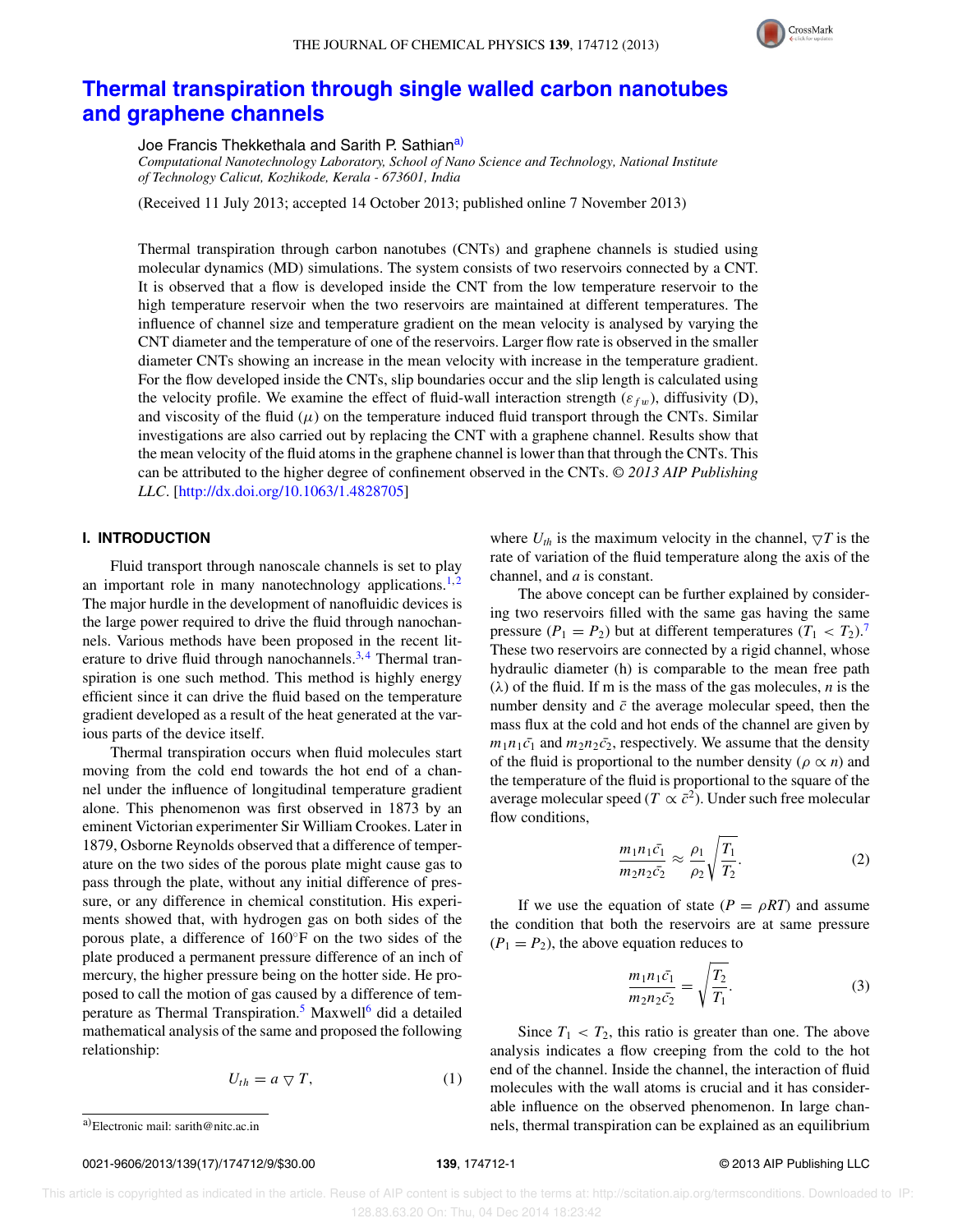

FIG. 1. A schematic diagram to explain thermal transpiration in large channels.

state attained by two opposing flow fields, thermal creep flow that occurs from the cold to the hot end close to the channel walls and viscous flow (back flow) in the reverse direction at the central region of the channel due to the pressure difference. Figure 1 shows a schematic diagram of the flow field illustrating thermal transpiration in large channels.

In 1910, Knudsen first proposed the feasibility of a gas pump based on the phenomenon of thermal transpiration.<sup>8</sup> Such a pump would have the inherent advantage that they have no moving parts and are attractive for applications ranging from gas analysers to electronic cooling systems. For such a pump to operate near atmospheric pressure, these channels must have hydraulic diameter on the order of 100 nm or less. With recent advances in micromachining technology, it has been possible to fabricate flow channels with characteristic dimensions on the order of 100 nm. Atmospheric pressure operation of Knudsen pump was first demonstrated by Vargo and Muntz<sup>9</sup> and their device could generate a maximum pressure difference of 11.5 Torr (1.5 kPa) using helium. This was followed by the first fully micromachined Knudsen pump by McNamara and Gianchandani.<sup>10</sup>

Due to the important role of molecular level mechanisms, an atomistic simulation method like Molecular Dynamics (MD) is more suitable to study the temperature induced fluid transport through nanochannels.  $\text{Han}^{11}$  has carried out MD simulations to study the thermophoresis in liquids, which is defined as the migration of a colloidal particle or large molecule in a solution in response to a macroscopic temperature gradient. MD computations have also been performed to study the thermophoretic motion of a water cluster inside a single walled carbon nanotube  $(CNT)$ .<sup>12, 13</sup> Recent literature reports various attempts made by researchers to study thermal transpiration using MD simulations. Atomistic simulations have been performed earlier to study the feasibility of a device that drives fluid in nanoscale channels using a temperature gradient.<sup>14</sup> They have observed that as the size of the system reduces various factors like structuring of the fluid atoms, increased viscosity, thermal contact resistance, etc. begin to influence the fluid flow. MD studies on the mechanism of fluid transport driven by a temperature gradient in nanochannels have shown that the fluid−wall interaction plays a critical role in determining the flow direction.<sup>15</sup> They have reported that for channels of very low surface energy fluid moves from high to low temperature, while for channels with high surface energy the fluid is pumped from low to high temperature. Computational studies have shown that a fluid can be continuously circulated by a symmetric temperature gradient in nanochannels of heterogeneous surface energies. $16, 17$  In all



FIG. 2. A snapshot of the simulation box used in the present study. (a) Two reservoirs are connected using CNT. (b) Perspective view of the CNT.

these cases, a temperature gradient is imposed on the channel walls and its effect on the fluid transport is analysed.

Atomistically smooth, well characterised open ended carbon nanotubes have been shown to offer unique possibilities as fluid conduits in many biological applications like drug storage and delivery.<sup>18</sup> Another allotrope of carbon, graphene, has also attracted the interest of researchers due to its unique properties like high specific surface area and good chemical stability which makes it an exciting material with immense application in nanoelectronics.<sup>19</sup> In the present work, MD simulations are carried out to investigate the occurrence of thermal transpiration of liquid argon through single walled CNT and graphene nanochannels. In order to develop a temperature gradient, two liquid reservoirs are created at the ends of the channel and are maintained at different temperatures.

#### **II. SIMULATION DETAILS**

Two different systems are considered where liquid argon is allowed to flow between the two reservoirs maintained at different temperatures. In the first system, the two reservoirs are connected by a CNT while in the second system the two reservoirs are connected by a graphene channel. Two graphene sheets are arranged parallel to each other for obtaining a graphene channel. Nonequilibrium molecular dynamics (NEMD) simulations were carried out using LAMMPS package $^{20}$  and the visualisations were rendered using VMD.<sup>21</sup>

A snapshot of the simulation box of the first system is shown in Fig.  $2(a)$ . The system consists of two reservoirs connected by a CNT. Both the reservoirs are of the same size  $(60 \text{ Å} \times 60 \text{ Å} \times 45 \text{ Å})$  and the length of the CNT is 47.95 Å. The reservoirs are bounded by graphene walls as shown in Fig.  $2(a)$ . The details of the CNTs used in the present study are given in Table I.

A snapshot of the simulation box of the second system is shown in Figure  $3(a)$ . The two reservoirs in this case are connected by a graphene channel. The dimensions of both the reservoirs are the same as that in the previous

TABLE I. Details of different CNTs used in the simulation.

| Designation | Diameter in Å |  |
|-------------|---------------|--|
| (10,10)     | 13.56         |  |
| (12,12)     | 16.27         |  |
| (14, 14)    | 18.98         |  |
| (16,16)     | 21.69         |  |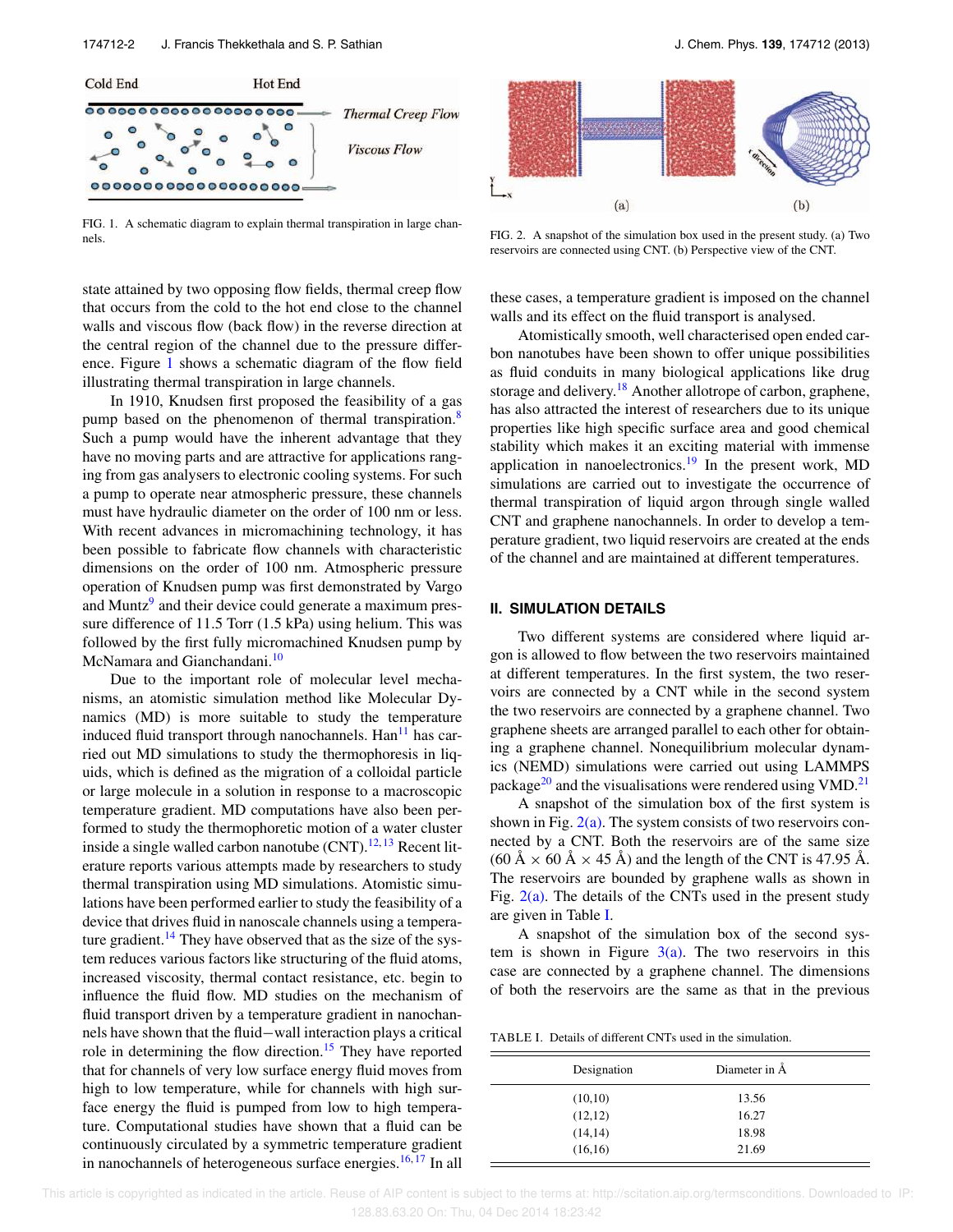case. Length of the graphene channel is approximately 48 Å, which is also same as that of the CNTs. The width of the graphene nanochannel is taken as 24 Å. Four different channel heights are considered (13.56 Å, 16.27 Å, 18.98 Å, 21.69 Å). The interatomic interactions are modeled using the pairwise Lennard Jones (LJ) potential:

$$
U_{LJ} = 4\varepsilon \left[ \left( \frac{\sigma}{r} \right)^{12} - \left( \frac{\sigma}{r} \right)^6 \right],\tag{4}
$$

where *r* is the distance between a pair of interacting molecules and  $\varepsilon$  and  $\sigma$  are parameters describing the binding energy and bonding distance, respectively. The interaction parameters,  $\varepsilon_{Ar-Ar} = 0.0098$  eV and  $\sigma_{Ar} = 3.47$  Å were used for liquid argon.<sup>15</sup> For C-C interaction in the CNT,  $\varepsilon_{C-C} = 0.0037$  eV and  $\sigma_C$  = 3.4 Å were used as LJ parameters.<sup>22</sup>  $\varepsilon_{C-C}$  $= 0.024$  eV and  $\sigma_C = 3.34$  Å were used as LJ parameters for C-C interactions in graphene.<sup>23-25</sup> The Lorentz-Berthlot mixing rule was employed to calculate the LJ parameters for the interaction between the atoms of different types. $26$ 

The periodic boundary conditions were applied in all directions. The equations of motion were integrated using the velocity Verlet algorithm and a time step of 1 fs was used. $27$ The number density  $(\frac{N\sigma^3}{\Omega})$  of the fluid atoms in the reservoir was maintained around 0.8 and the channel walls were made rigid. Initially, the fluid atoms are prevented from entering into the channel by keeping a rigid graphene wall at both the ends of the channel. NVT ensemble was applied to the argon atoms kept in the two reservoirs. Langevin thermostat was applied to the argon atoms to maintain the temperature at 300 K. Simulations were performed for 50 ps. Then, the graphene walls at the ends of the CNT were removed and fluid atoms were allowed to enter and fill the CNT. During this process, NVT ensemble were applied to fluid atoms and the system was allowed to equilibrate by running the simulations for another 2 ns.

The properties of fluid atoms in nanoconfinements and its variation with channel size and temperature play a critical role in transport process. Two such properties, namely, diffusivity and viscosity are considered in the present study. The diffusion of gas molecules in nanochannels and its dependence on the channel size have been investigated earlier.<sup>28</sup> Since it is more appropriate to calculate the diffusivity at equilibrium conditions, separate simulations were carried out for calculating the same. After allowing the system to equilibrate, the fluid temperature is varied from 300 K to 450 K. The diffusion coefficient,  $D$  is calculated using the Einstein relation<sup>29</sup>

$$
D = \frac{1}{2d} \lim_{t \to \infty} \frac{\langle |r(t) - r(0)|^2 \rangle}{t},\tag{5}
$$

where  $r$  is the atom positions and  $d$  is the degree of dimensions. The flow of liquids through single walled CNT is considered as a 1D case. Taking  $d = 1$  in the expression for diffusivity, the Eq.  $(5)$  reduces to

$$
D = \frac{1}{2} \lim_{t \to \infty} \frac{\langle |r(t) - r(0)|^2 \rangle}{t}.
$$
 (6)

Earlier studies have reported that confinements of fluids inside the CNTs reduce the viscosity of the fluid and it is found to vary nonlinearly with respect to the CNT diameter. $30$ In the present study, we have used Eyring theory for calculating the viscosity of the confined fluid. Eyring theory employs the statistical mechanical theory of absolute reaction rates to analyse the transport mechanisms in fluids. $31$  According to this theory, viscous flow is considered as a chemical reaction in which the elementary process is the activated jumping of a single molecule from one equilibrium position (minimum energy) to another. Hence for the flow to occur the molecules should possess the necessary energy to overcome this potential barrier. Activation energy,  $E_a$  is defined as the potential required by an individual molecule to overcome the potential barrier created by its neighbors and squeeze past them into the next equilibrium position. Following the method described in a previous study on viscosity of confined fluids, the following relations for the coefficient of viscosity can be obtained: $30$ 

$$
\mu = \frac{Nh}{V} \exp\left(\frac{E_a}{RT}\right),\tag{7}
$$

where  $\mu$  is the shear viscosity of the fluid,  $N$  is the Avogadros number, *V* is the molar volume, *h* is the Planck's constant,  $E_a$ is the activation energy, *R* is the Universal gas constant, and *T* is the temperature.

In the second step, in order to study the thermal transpiration phenomenon through the CNTs, temperature of one of the reservoirs is kept maintained at 300 K and the temperature of the other reservoir is varied from 370 K to 450 K. The simulations are performed for 2 ns to attain a steady flow rate and again run for a period of 1 ns to calculate the average fluid flow rate through the channel. Similar procedure is also followed for studying the thermal transpiration phenomenon through the graphene nanochannels.

### **III. RESULTS AND DISCUSSION**

Simulations are carried out in two different steps. In the first step, the temperature of the fluid is varied from 300 K to 450 K. After allowing the system to reach equilibrium, the density distribution and the different viscoelastic properties inside the CNTs are evaluated. The variation of these properties with the CNT diameter and the fluid temperature are also analysed.

Figure 4 shows the density distribution inside a (10,10) CNT for temperatures 300 K and 450 K. From the figure, it





FIG. 3. A snapshot of the simulation box used in the present study. (a) Two reservoirs are connected using a graphene channel. (b) Perspective view of

the graphene channel.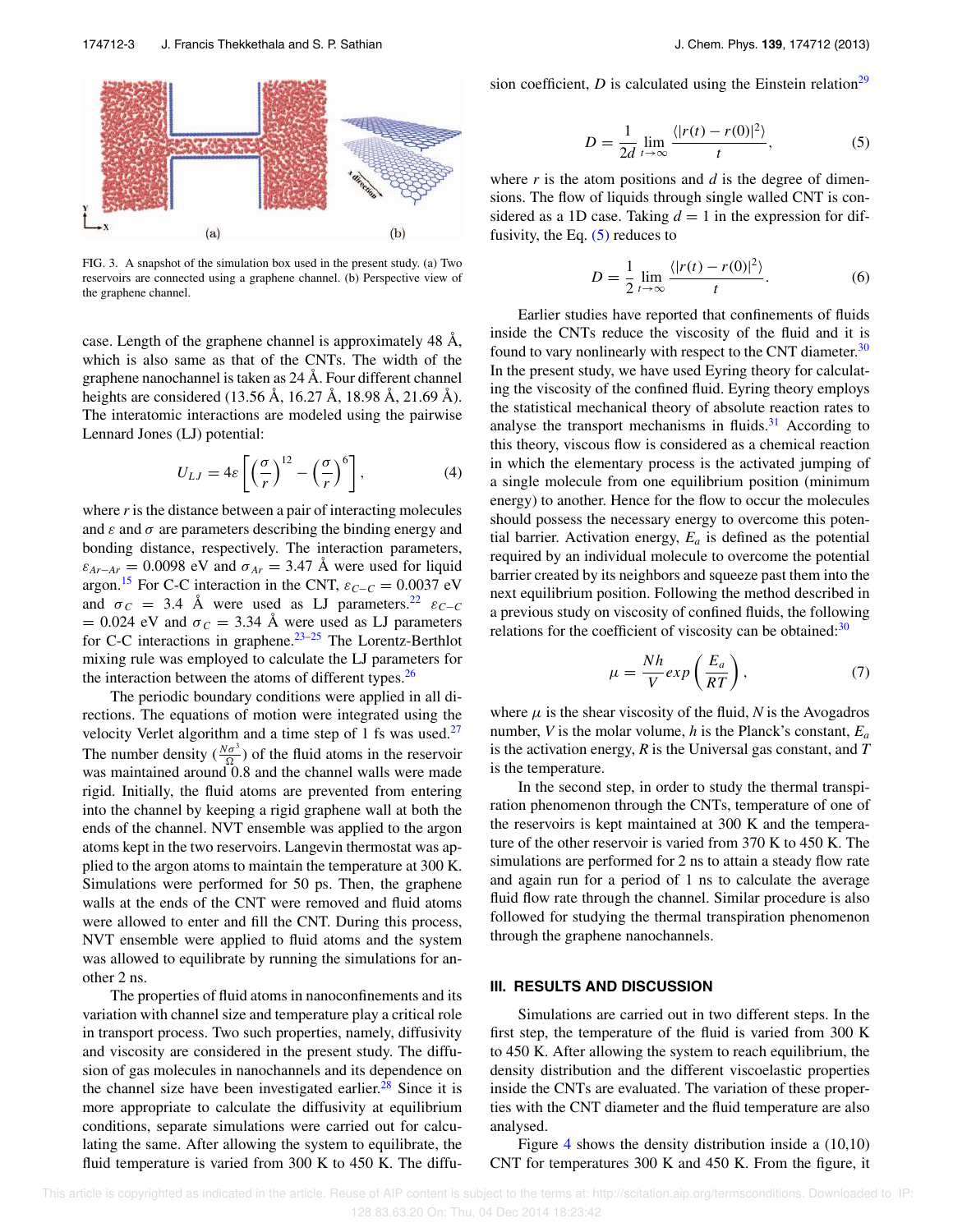

FIG. 4. Radial density distribution of confined fluid inside a (10,10) CNT at two different temperatures 300 K and 450 K.

is evident that in the case of smaller diameter nanotubes like (10,10) CNT, the confined fluid atoms are distributed in welldefined layers. The reason for the formation of such structures inside the CNTs is well attributed to the space confinement inside the nanotube and the fluid-wall interaction. From Fig. 4, it can be seen that as the temperature increases the density distribution gets broadened and the intensity of the peak reduces. This indicates that the layer formation is more prominent at lower temperatures. We have also analysed the variation in the density distribution with the diameter of the CNTs. Figure 5 shows the density distribution inside the (10,10) and (16,16) CNTs when the fluid temperature is 450 K. From Fig. 5, it can be seen that as the diameter of the CNT increases, the layered structure of the confined fluid molecules starts disappearing giving way to disordered bulk fluid arrangement.

The variation of viscoelastic properties of fluid atoms with respect to channel size and temperature plays a critical role in determining the density variation and fluid transport through narrow confinements. According to kinetic theory of liquids, properties like diffusivity and viscosity are found to influence the mobility of fluid atoms inside nanochannels. $32$ In the present study, these two properties are evaluated to gain more insight into the molecular level mechanism of thermal transpiration.

Figure 6 shows the variation of self-diffusivity of argon atoms inside the CNTs with nanotube diameter for various temperatures. From the figure, it is clear that there is an increase in the diffusivity with the increase in the diameter and temperature. Figure 7 shows the variation of viscosity inside the CNTs with the nanotube diameter for various temperatures calculated using Eyring theory. The results indicate that there is an increase in the viscosity with the CNT diameter. Further with the increase in temperature, the viscosity was found to decrease. We have also used Green-Kubo formulation for calculating viscosity for a few cases. The values for viscosity obtained using Green-kubo formulation were not exactly same as that obtained using Eyring method. Nevertheless, they are of the same order of magnitude and showed similar variations.

In the second stage, we discuss the results of temperature driven fluid flow through nanoscale channels. In order to develop a temperature gradient inside the nanotube, temperature of one of the reservoirs is maintained at 300 K while the other is varied from 370 K to 450 K. Each data point corresponds



FIG. 5. Radial density distribution of confined fluid in (10,10) and (16,16) CNTs at 450 K.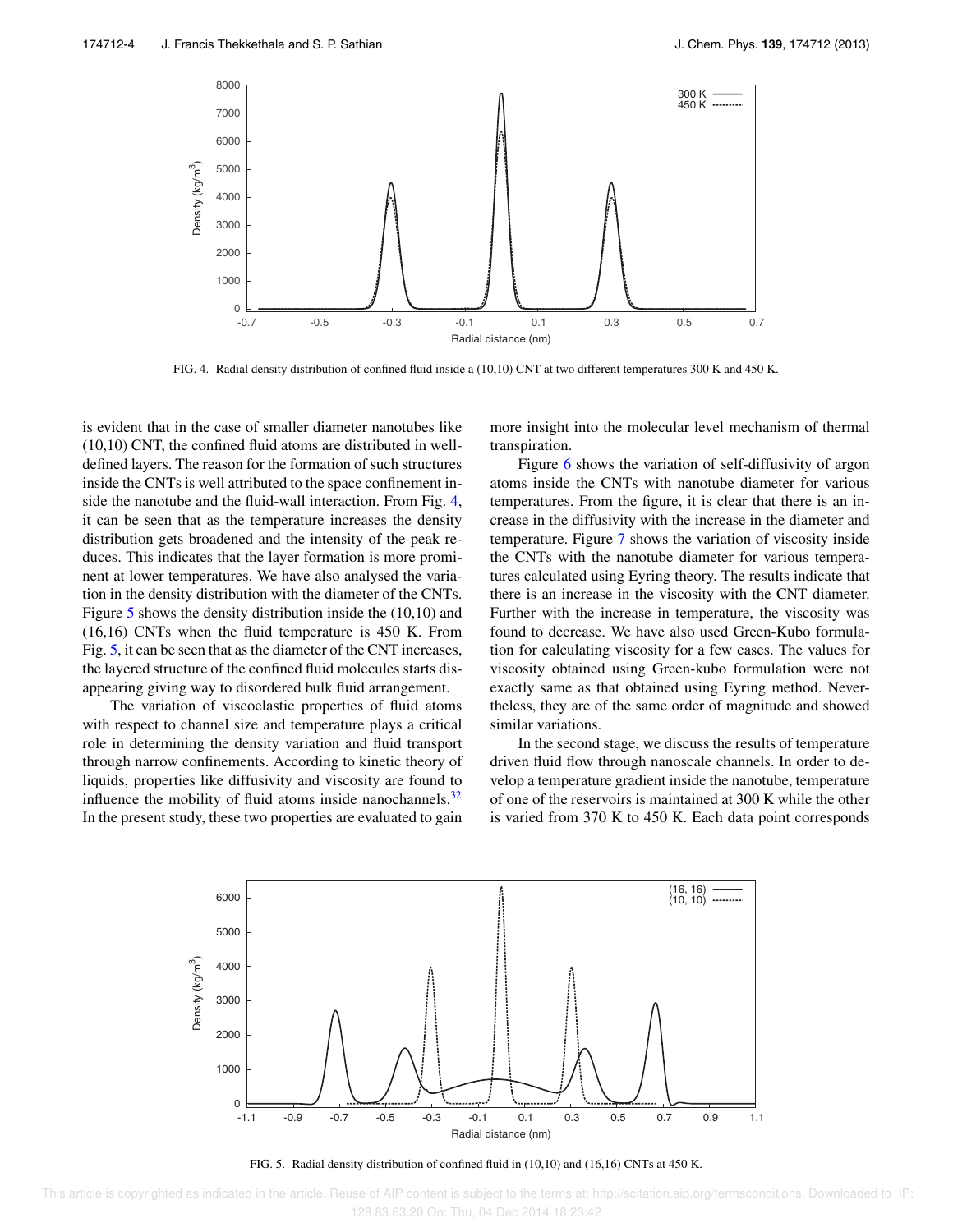

FIG. 6. The variation of self diffusivity of argon inside the CNTs with diameter.

to an average value taken from five independent simulations with different initial conditions. In the present study, a positive value for mean velocity indicates that the flow occurs from the cold end to the hot end.

Figure 8 shows the variation of the mean velocity of the fluid atoms inside the nanotubes with temperature difference,  $\Delta T$  for four different CNTs. It is observed that the mean velocity of the confined fluid increases with the increase in the temperature of the hot reservoir and decreases with an increase in the CNT diameter.

To examine the existence of temperature gradient inside the nanotube, the nanotube is divided into four bins along the length of the CNT and the variation in temperature is obtained. Figure  $9$  shows the variation of the fluid temperature along the flow direction inside the CNTs with the temperatures maintained at 300 K and 450 K for cold and hot reservoirs, respectively. The figure indicates a linear variation of temperature from the cold reservoir (300 K) to the hot reservoir (450 K), which asserts that there is a temperature gradient established among the fluid molecules inside the nanotube. It can also be seen that there is no significant variation in the temperature distribution among the different CNTs.



FIG. 8. The variation of mean velocity of the confined fluid inside the CNTs with temperature difference.

To further examine the temperature distribution inside the nanotube, the velocity distributions in the different bins are plotted. Figure 10 shows the velocity distribution inside a (10,10) CNT with the temperature of the two reservoirs maintained at 300 K and 450 K. The velocity distribution shows that there is a shift in the peak towards the larger velocity and the curve gets broadened as we move from the cold end to the hot end. This points towards the existence of a well defined temperature gradient inside the CNT which acts as a driving force for the fluid.

On the application of a temperature gradient, a variation of fluid density is observed in both the reservoirs and inside the CNT. The variation of normalised number density along the length of the CNT shows a gradual decrease in the flow direction (Fig. 11). The calculated number density has been normalised with the total number of fluid atoms present inside the corresponding nanotubes. At higher temperatures, the fluid molecules possess strong thermal vibrations. Due to the increased thermal motion, each fluid molecule tends to occupy a larger space. In physical terms, this manifests as a decrease in the number density at elevated temperatures. Further, due to the fluid-wall interaction, the fluid atoms form



FIG. 7. The variation of viscosity of the confined fluid inside the CNTs with diameter.

FIG. 9. The variation of the temperature of the confined fluid along the length of the CNTs.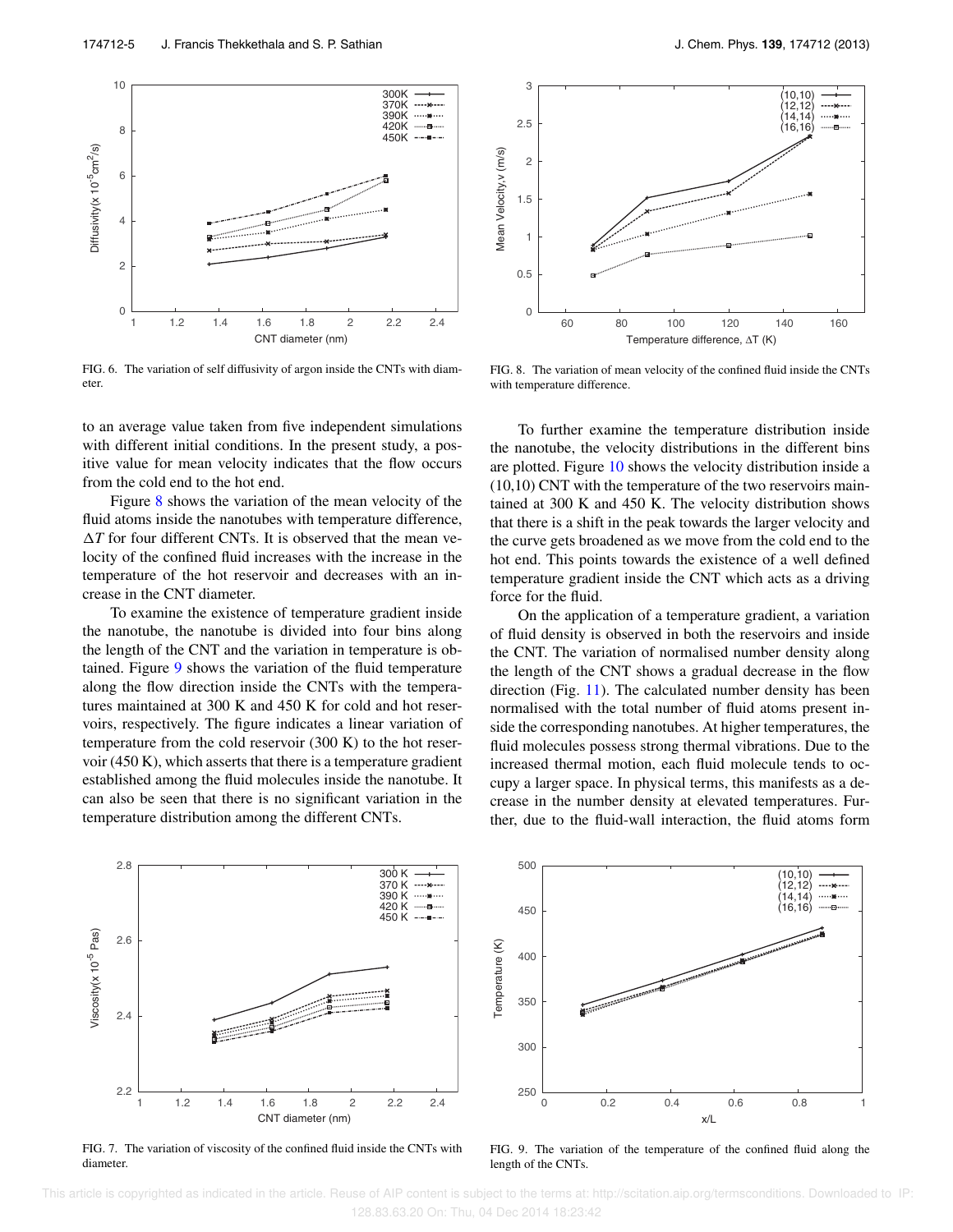

FIG. 10. Velocity distribution showing the mean number of molecules per unit volume having the speed v and v+dv inside a  $(10,10)$  CNT for a temperature difference of 150 K.

layers inside the CNTs and the graphene channels. From the variation of density distribution with temperature (Fig. 4), it is observed that the layering phenomenon is more prominent at low temperatures. Hence, on the application of a temperature gradient, a density variation is developed with in each fluid layer. Due to the above reasons, a density variation is established inside the nanochannels. The movement of molecules from the low temperature end to the high temperature end can be attributed to the combined effect of layer formation and density variation inside the CNTs. Thus, the density variation resulting from the temperature gradient is seen to be the major reason for the thermal transpiration in nanochannels.

Further, Fig. 12 shows the variation of normalised potential energy of argon atoms inside the CNT. The average potential energy is calculated and normalised using the maximum potential energy value in each case. The result indicates that, due to the temperature gradient, a potential energy gradient is developed along the length of the CNT. The density variation and the potential energy gradient developed inside the nanochannel produce a force on the fluid molecules, pushing them towards the high temperature reservoir.



FIG. 11. The variation of normalised number density of the confined fluid along the length of the CNTs for a temperature difference of 150 K.



FIG. 12. The variation of normalised potential energy of the confined fluid along the length of the CNTs for a temperature difference of 150 K.

Results obtained from the equilibrium studies that we had presented earlier are further analysed to gain more insight into the underlying molecular level mechanism of thermal transpiration. From Fig. 5, it is clear that inside a (10,10) CNT, fluid molecules are arranged in distinct layers. As the diameter of the CNT increases, the molecular layers formed are present only near the walls of the tube and a viscous flow region develops at the center. This is evident from the density distribution inside a (16,16) CNT (Fig. 5). Since the layering of fluid atoms inside nanotubes is favorable for thermal creep, the thermal transpiration dominates in small diameter CNTs. Figure 6 shows that there is an increase in the diffusivity with an increase in the diameter. The increase in the diffusivity will enhance the mobility (average velocity acquired by them with respect to the surrounding particles) of the fluid atoms allowing them to move in a disordered manner.<sup>32</sup> This reduces the layering phenomenon and thus hinders the unidirectional motion of the fluid atoms. Together with the influence of the wall, it is this increase in the diffusivity that prevents the layering phenomenon in larger diameter channels. This in turn promotes counter flow thus reducing the mean velocity in larger diameter CNTs. The variation of viscosity with the diameter and the temperature also influences the fluid transport through nanotubes. As is observed from Fig. 7, the viscosity decreases with the increase in the temperature. The fluidity (capability of yielding to shearing stress) of the liquid, which is inversely proportional to the coefficient of viscosity, increases with the temperature. $32$  It is obvious that, with the increase in the temperature gradient, the mean temperature of fluid atoms inside the CNT increases. Thus resistance to the flow of fluid atoms inside the CNTs is less at higher temperatures and hence an increase in the flow rate is observed at higher temperature gradients. Again the viscosity is found to increase with the increase in the CNT diameter. Thus in the case of the CNTs, smaller diameters and higher temperature gradients are more favorable for the occurrence of thermal transpiration.

In order to understand the flow pattern inside the nanotube, we analyse the velocity distribution along the cross section of the (10,10) and (16,16) CNTs for a temperature difference of 150 K. The velocity profile is shown in Fig. 13.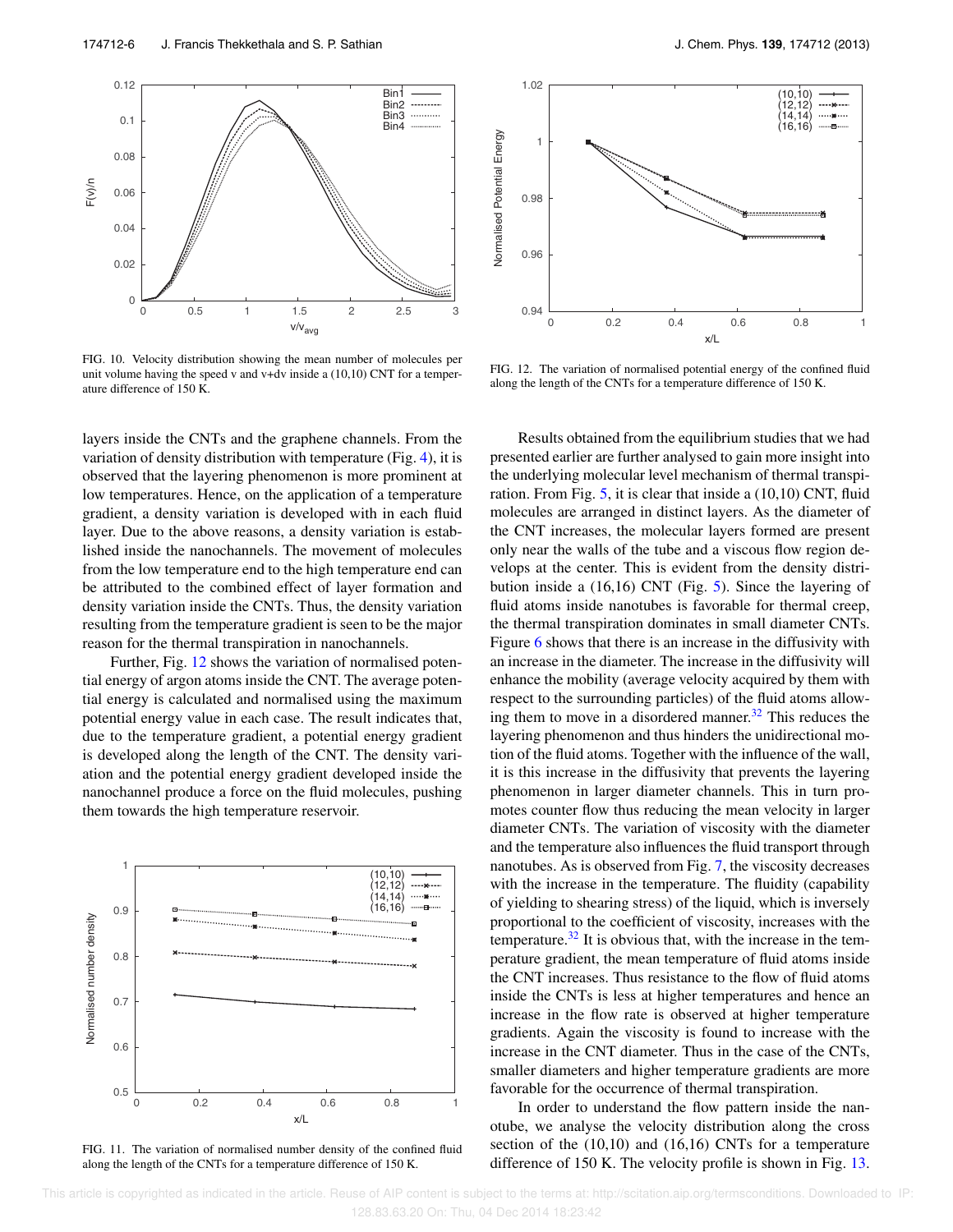

FIG. 13. Velocity profile of the confined fluid along the cross section of (10, 10) and (16, 16) CNTs for a temperature difference of 150 K.

Inside a (10,10) CNT, the fluid atoms are arranged in a concentric ring and a single file at the center. In such nanotubes, viscous flow region is absent and thermal creep dominates. Therefore, we obtain a flat velocity profile indicative of plug type flow inside such nanotubes. As the diameter of the CNT increases, a prominent viscous flow region is developed in the central region. This viscous region promotes the counter flow at the center. Hence, the fluid atoms inside a (16,16) CNT possess a larger velocity near the wall and a lower velocity at the center.

It is a well established fact that the liquid adjacent to a solid need not be stationary and may be subjected to slip. For nanoscale channels, slip velocity becomes significant. The velocity profile inside the CNTs showed considerable molecular slip at the boundaries. The velocity profile of the fluid in the channel is extrapolated at the interfaces and the slip length $(l_s)$ is determined using the Navier boundary conditions<sup>33</sup>

$$
l_s = \frac{u_{wall}}{(\frac{\partial u}{\partial z})_{wall}},\tag{8}
$$

where  $u_{wall}$  is the linear velocity of the fluid near the wall and  $(\frac{\partial u}{\partial z})_{wall}$  is the velocity gradient at the wall obtained from the velocity profile. Calculated values of slip lengths are normalised using the maximum slip length and are shown in Table II. It can be seen that the slip length decreases with the increase in the CNT diameter. Lower slip length indicates a reduction in the fluid slip near the wall. However, for (16,16) CNT, the thermal creep flow was found to occur only near the wall and the viscous flow dominated in the central region. This result in a larger velocity near the wall and hence the slip length could not be calculated from the velocity profile.

TABLE II. Normalised slip length for confined argon in CNTs.

| <b>CNTs</b> | Slip length (normalised) |
|-------------|--------------------------|
| (10,10)     |                          |
| (12,12)     | 0.86                     |
| (14, 14)    | 0.76                     |



FIG. 14. The variation of mean velocity of confined fluid in (10, 10) CNT with fluid-wall binding energy.

Although the surface effects are not dominant in the present system (due to the weak fluid-wall interaction), it does have a considerable influence on the fluid molecules confined in smaller channels. We have tried to investigate the effect of the surface energy on the fluid molecules by varying the fluid-wall interaction strength,  $\varepsilon_{fw}$ . Figure 14 shows the dependence of the mean velocity of the fluid on the fluid-wall interaction strength,  $\varepsilon_{fw}$  for the (10, 10) CNT, with the high temperature reservoir maintained at 450 K. Initially, as  $\varepsilon_{fw}$ increases, the wall effect becomes important leading to density fluctuations in the fluid which creates a larger pressure drop. Thus, an increase in the mean velocity is observed with the increase in  $\varepsilon_{fw}$ . As  $\varepsilon_{fw}$  is further increased, the adsorption of the fluid molecules takes place. This will reduce the effective channel size resulting in a decrease in the fluid velocity. Similar observations have been already reported in the literature.<sup>15</sup>

The variation of mean velocity of fluid inside the (10, 10) CNT with fluid-fluid interaction strength,  $\varepsilon_{ff}$ , is shown in Fig. 15. The temperatures of the cold and hot reservoirs are maintained at 300 K and 450 K, respectively. A significant reduction in the mean velocity is observed as the fluid-fluid binding energy is increased. As  $\varepsilon_f$  increases, the stronger fluid-fluid attraction imposes greater resistance to the fluid atoms entering into the nanotube, resulting in a decrease in the mean velocity.

In order to study the dependence of velocity on the geometry of the flow passage, we have replaced the CNT with two parallel graphene sheets. Simulations are repeated under the same conditions as that for the CNTs. We have chosen graphene for the channel wall as it is having lower interaction strength with Ar molecules and the  $\varepsilon$  values are close to those of CNT. Four different channel heights are considered whose values correspond to the diameters of the CNTs considered in the earlier simulations.

Figure 16 shows the variation of mean velocity of the fluid confined between the graphene sheets under the effect of a temperature gradient. Although the mean velocity of the fluid increases with the increase in the temperature gradient, the dependence of the mean velocity on the width of the graphene channel shows a different trend when compared to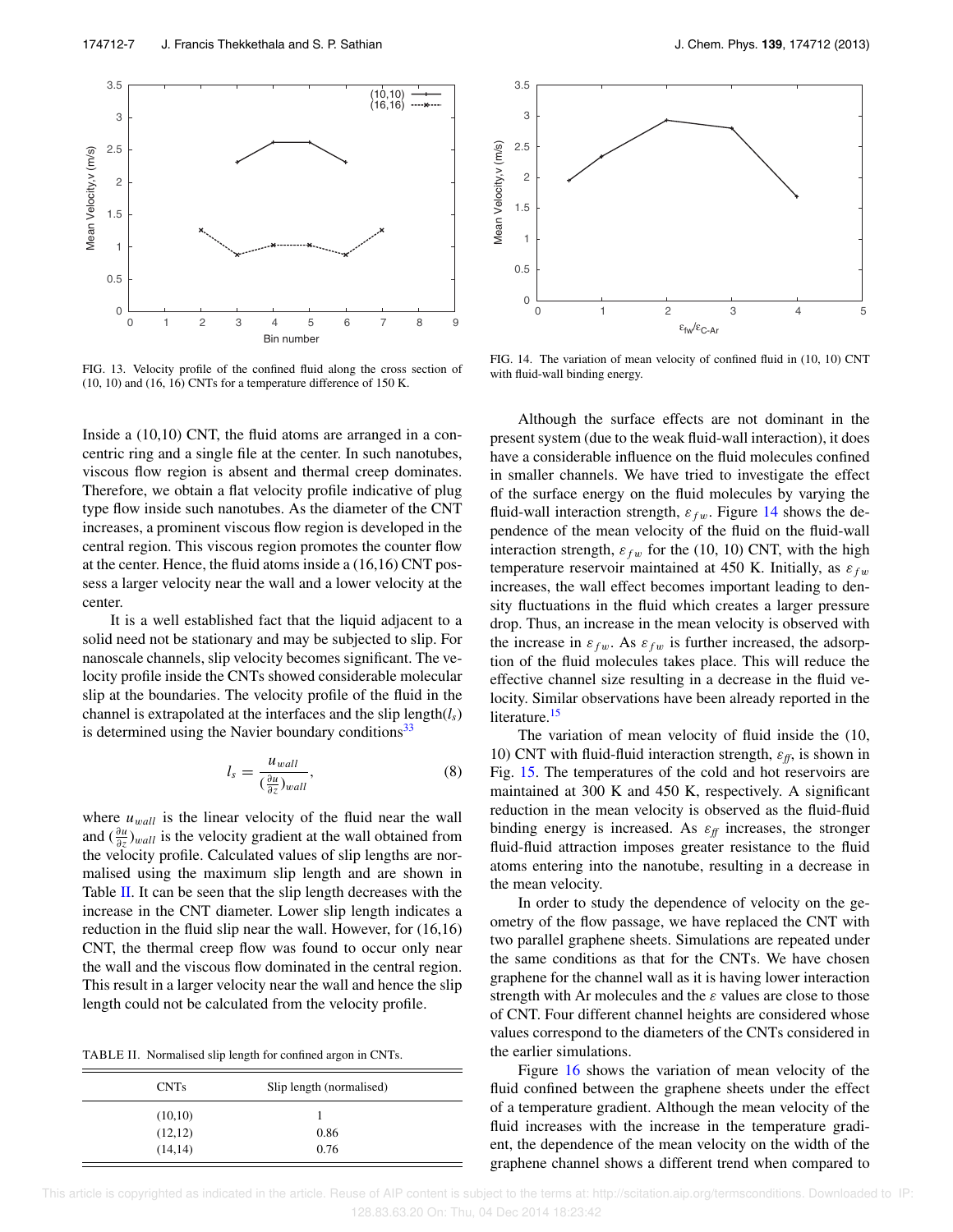

FIG. 15. The variation of mean velocity of fluid inside the (10, 10) CNT with fluid-fluid binding energy.



FIG. 16. The variation of mean velocity of the confined fluid with temperature difference inside the graphene nanochannels.

the CNTs. From Fig. 16, it is clear that, the physical condition of 16.27 Å wide channel is found to be more favorable for the thermal transpiration phenomenon. The reason behind the observed higher fluid velocity for the 16.27 Å wide graphene channel can be attributed to the layered arrangement of confined fluid atoms in the channel. The density profile shown in Fig. 17 indicates that larger number of liquid layers (four layers) are formed inside the 16.27 Å wide channel when compared to 13.56 Å wide channel (three layers). It is this increase in the number of fluid layers that leads to an increase in the mean velocity of fluid for the 16.27 Å wide channel. As the width of the channel is further increased ( $>16.27$  Å), layered structure starts disappearing and the viscous flow starts dominating at the central region resulting in a decrease in the mean velocity. It is also observed that the mean velocity of the fluid inside the graphene channels is lower than that through the CNTs with similar dimensions. The decrease in the mean



FIG. 17. The density distribution of confined fluid inside the graphene nanochannels at 450 K.